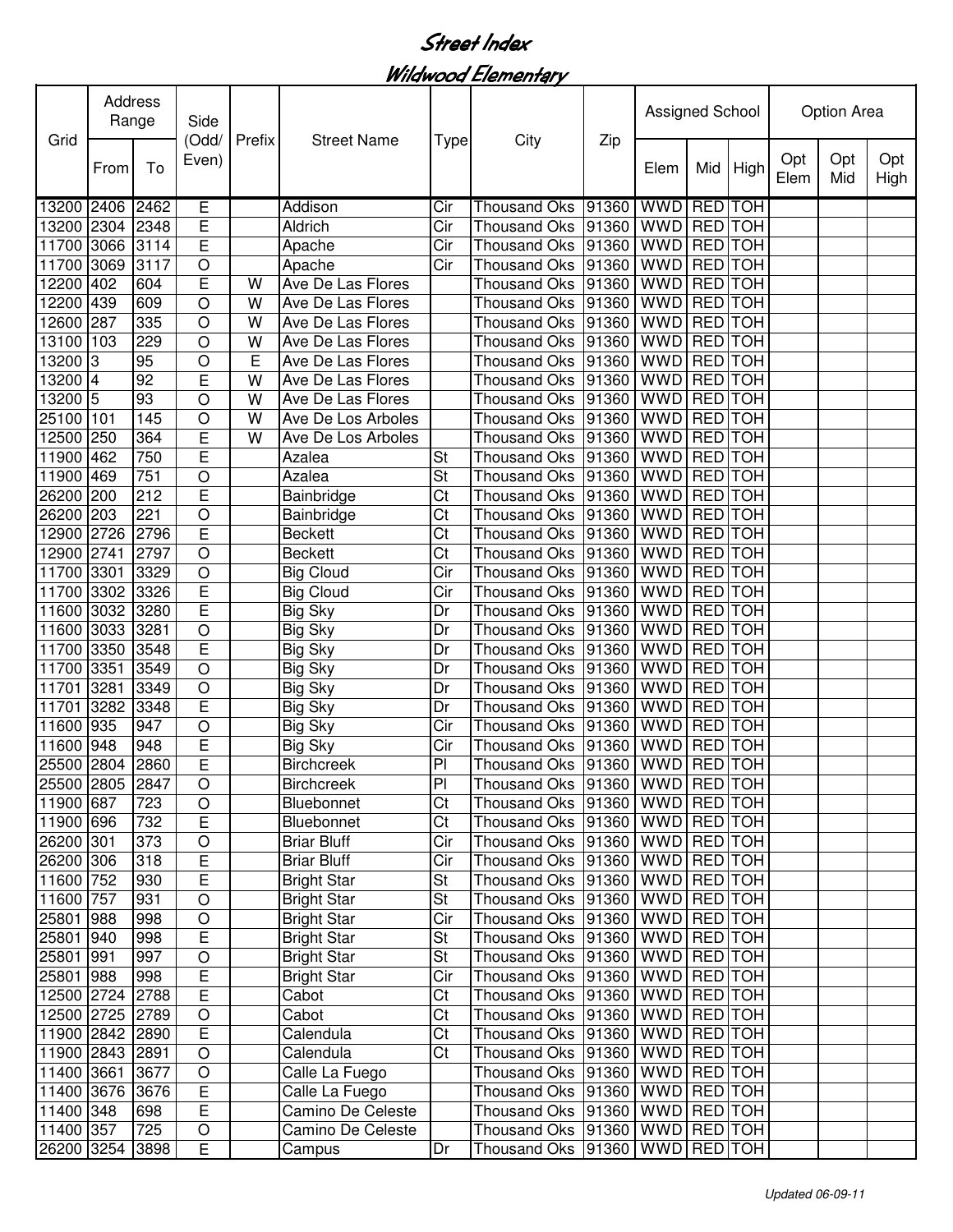Wildwood Elementary

| Grid            | Address<br>Range |      | Side<br>(Odd/           | Prefix | <b>Street Name</b>            |                          |                                        |       | <b>Assigned School</b> |                |            | Option Area |            |             |  |
|-----------------|------------------|------|-------------------------|--------|-------------------------------|--------------------------|----------------------------------------|-------|------------------------|----------------|------------|-------------|------------|-------------|--|
|                 | From             | To   | Even)                   |        |                               | <b>Type</b>              | City                                   | Zip   | Elem                   | Mid            | High       | Opt<br>Elem | Opt<br>Mid | Opt<br>High |  |
| 26200           | 3257             | 3885 | $\bigcirc$              |        | Campus                        | Dr                       | <b>Thousand Oks</b>                    | 91360 | <b>WWD</b>             | <b>RED</b>     | <b>TOH</b> |             |            |             |  |
| 11900           | 2750             | 3044 | E                       |        | Canna                         | St                       | <b>Thousand Oks</b>                    | 91360 | <b>WWD</b>             |                | RED TOH    |             |            |             |  |
| 11900           | 2841             | 3045 | $\circ$                 |        | Canna                         | St                       | <b>Thousand Oks</b>                    | 91360 | <b>WWD</b>             | <b>RED</b>     | <b>TOH</b> |             |            |             |  |
| 12000           | 2621             | 2687 | $\circ$                 |        | Castillo                      | Cir                      | <b>Thousand Oks</b>                    | 91360 | <b>WWD</b>             | <b>RED</b>     | <b>TOH</b> |             |            |             |  |
| 12000           | 2642             | 2682 | E                       |        | Castillo                      | Cir                      | <b>Thousand Oks</b>                    | 91360 | <b>WWD</b>             | <b>RED</b>     | <b>TOH</b> |             |            |             |  |
| 25500           | 152              | 272  | Ē                       |        | Cedar Heights                 | Dr                       | Thousand Oks                           | 91360 | <b>WWD</b>             | <b>RED</b>     | <b>TOH</b> |             |            |             |  |
| 25500           | 153              | 239  | $\circ$                 |        | Cedar Heights                 | Dr                       | <b>Thousand Oks</b>                    | 91360 | <b>WWD</b>             | <b>RED</b>     | <b>TOH</b> |             |            |             |  |
| 11700           | 3470             | 3528 | Ē                       |        | Chief                         | Cir                      | <b>Thousand Oks</b>                    | 91360 | WWD RED TOH            |                |            |             |            |             |  |
| 11700           | 3471             | 3523 | O                       |        | Chief                         | Cir                      | <b>Thousand Oks</b>                    | 91360 | <b>WWD</b>             | <b>RED</b>     | <b>TOH</b> |             |            |             |  |
| 12600           | 2506             | 2592 | E                       |        | Ciro                          | Ave                      | <b>Thousand Oks</b>                    | 91360 | <b>WWD</b>             | <b>RED</b>     | <b>TOH</b> |             |            |             |  |
| 12600           | 2523             | 2587 | O                       |        | Ciro                          | Ave                      | <b>Thousand Oks</b>                    | 91360 | <b>WWD</b>             | <b>RED</b>     | <b>TOH</b> |             |            |             |  |
| 12600           | 2519             | 2535 | $\circ$                 |        | Ciro                          | Cir                      | <b>Thousand Oks</b>                    | 91360 | <b>WWD</b>             | <b>RED</b>     | <b>TOH</b> |             |            |             |  |
| 11900           | 2846             | 2906 | E                       |        | Columbine                     | Ct                       | <b>Thousand Oks</b>                    | 91360 | <b>WWD</b>             | <b>RED</b>     | <b>TOH</b> |             |            |             |  |
| 11900           | 2847             | 2895 | $\circ$                 |        | Columbine                     | Ct                       | <b>Thousand Oks</b>                    | 91360 | <b>WWD</b>             | <b>RED</b>     | <b>TOH</b> |             |            |             |  |
| 12400           | 2802             | 2872 | E                       |        | Coneflower                    | St                       | <b>Thousand Oks</b>                    | 91360 | <b>WWD</b>             | <b>RED</b>     | <b>TOH</b> |             |            |             |  |
| 12400           | 2805             | 2877 | $\overline{O}$          |        | Coneflower                    | $\overline{\mathsf{St}}$ | <b>Thousand Oks</b>                    | 91360 | <b>WWD</b>             | <b>RED</b> TOH |            |             |            |             |  |
| 11900 458       |                  | 542  | Ē                       |        | Cosmos                        | Ct                       | <b>Thousand Oks</b>                    | 91360 | <b>WWD</b>             | <b>RED</b> TOH |            |             |            |             |  |
| 11900           | 465              | 535  | $\overline{O}$          |        | $\overline{\mathrm{C}}$ osmos | Ct                       | <b>Thousand Oks</b>                    | 91360 | <b>WWD</b>             | <b>RED</b>     | <b>TOH</b> |             |            |             |  |
| 12200           | 2451             | 2465 | $\overline{O}$          |        | Dillon                        | Ct                       | <b>Thousand Oks</b>                    | 91360 | <b>WWD</b>             | <b>RED</b>     | <b>TOH</b> |             |            |             |  |
| 12200           | 2452             | 2466 | Ē                       |        | Dillon                        | Ct                       | <b>Thousand Oks</b>                    | 91360 | <b>WWD</b>             | <b>RED</b>     | <b>TOH</b> |             |            |             |  |
| 13200           | 2204             | 2504 | Ē                       |        | Drayton                       | Ave                      | <b>Thousand Oks</b>                    | 91360 | <b>WWD</b>             | <b>RED</b>     | <b>TOH</b> |             |            |             |  |
| 13200           | 2273             | 2477 | $\overline{O}$          |        | Drayton                       | Ave                      | <b>Thousand Oks</b>                    | 91360 | <b>WWD</b>             | <b>RED</b>     | <b>TOH</b> |             |            |             |  |
| 12900           | 2742             | 2796 | Ē                       |        | Drummond                      | P <sub>1</sub>           | <b>Thousand Oks</b>                    | 91360 | <b>WWD</b>             | <b>RED</b>     | <b>TOH</b> |             |            |             |  |
| 12900 2745      |                  | 2799 | $\circ$                 |        | Drummond                      | $\overline{P}$           | <b>Thousand Oks</b>                    | 91360 | <b>WWD</b>             | <b>RED</b> TOH |            |             |            |             |  |
| 25500 2885      |                  | 2911 | $\circ$                 |        | Eagle Heights                 | Ct                       | <b>Thousand Oks</b>                    | 91360 | WWD RED TOH            |                |            |             |            |             |  |
| 25500           | 2884             | 2912 | E                       |        | Eagle Heights                 | Ct                       | <b>Thousand Oks</b>                    | 91360 | <b>WWD</b>             | <b>RED</b>     | <b>TOH</b> |             |            |             |  |
| 12700           | 26               | 202  | E                       |        | Faculty                       | Rd                       | <b>Thousand Oks</b>                    | 91360 | <b>WWD</b>             | <b>RED</b>     | <b>TOH</b> |             |            |             |  |
| 12700           | 203              | 203  | $\circ$                 |        | Faculty                       | Rd                       | <b>Thousand Oks</b>                    | 91360 | <b>WWD</b>             | <b>RED</b>     | <b>TOH</b> |             |            |             |  |
| 12200           | 444              | 634  | E                       |        | Fargo                         | St                       | <b>Thousand Oks</b>                    | 91360 | <b>WWD</b>             | <b>RED</b>     | <b>TOH</b> |             |            |             |  |
| 12200 445       |                  | 629  | $\circ$                 |        | Fargo                         | St                       | <b>Thousand Oks</b>                    | 91360 | WWD RED TOH            |                |            |             |            |             |  |
| 12200 610       |                  | 726  | E                       |        | <b>Flaming Star</b>           | Ave                      | Thousand Oks 91360 WWD RED TOH         |       |                        |                |            |             |            |             |  |
| 12200 635       |                  | 739  | $\bigcirc$              |        | <b>Flaming Star</b>           | Ave                      | Thousand Oks  91360   WWD   RED   TOH  |       |                        |                |            |             |            |             |  |
| 11800 3029      |                  | 3227 | $\bigcirc$              |        | Fort Courage                  | Ave                      | Thousand Oks   91360   WWD   RED   TOH |       |                        |                |            |             |            |             |  |
| 11800 3062 3224 |                  |      | E                       |        | Fort Courage                  | Ave                      | Thousand Oks   91360   WWD   RED   TOH |       |                        |                |            |             |            |             |  |
| 11600 3018 3084 |                  |      | Ē                       |        | Frontier                      | Ave                      | Thousand Oks   91360   WWD   RED   TOH |       |                        |                |            |             |            |             |  |
| 11600 3019 3085 |                  |      | O                       |        | Frontier                      | Ave                      | Thousand Oks  91360   WWD   RED   TOH  |       |                        |                |            |             |            |             |  |
| 13100 2538 2588 |                  |      | E                       |        | Frost                         | Ave                      | Thousand Oks  91360   WWD   RED   TOH  |       |                        |                |            |             |            |             |  |
| 11900 664       |                  | 678  | E                       |        | Garland                       | Ct                       | Thousand Oks   91360   WWD   RED   TOH |       |                        |                |            |             |            |             |  |
| 11700 640       |                  | 656  | $\overline{\mathsf{E}}$ |        | Glenncliff                    | Cir                      | Thousand Oks  91360   WWD   RED   TOH  |       |                        |                |            |             |            |             |  |
| 11700 643       |                  | 667  | $\bigcirc$              |        | Glenncliff                    | Cir                      | Thousand Oks  91360   WWD   RED   TOH  |       |                        |                |            |             |            |             |  |
| 11800 3167      |                  | 3215 | $\bigcirc$              |        | Gold Hill                     | Cir                      | Thousand Oks   91360   WWD   RED   TOH |       |                        |                |            |             |            |             |  |
| 11800 3208 3216 |                  |      | E                       |        | Gold Hill                     | Cir                      | Thousand Oks   91360   WWD   RED   TOH |       |                        |                |            |             |            |             |  |
| 13200 2206 2422 |                  |      | E                       |        | Goldsmith                     | Ave                      | Thousand Oks   91360   WWD   RED   TOH |       |                        |                |            |             |            |             |  |
| 13200 2207 2423 |                  |      | $\circ$                 |        | Goldsmith                     | Ave                      | Thousand Oks   91360   WWD   RED   TOH |       |                        |                |            |             |            |             |  |
| 12000 2711      |                  | 2761 | $\circ$                 |        | Granvia                       | PI                       | Thousand Oks   91360   WWD   RED   TOH |       |                        |                |            |             |            |             |  |
| 12000 2712 2764 |                  |      | E                       |        | Granvia                       | $\overline{P}$           | Thousand Oks 91360 WWD RED TOH         |       |                        |                |            |             |            |             |  |
| 13200 33        |                  | 33   | $\circ$                 |        | Greta                         | $\overline{\mathsf{St}}$ | Thousand Oks 91360 WWD RED TOH         |       |                        |                |            |             |            |             |  |
| 11700 3129 3411 |                  |      | $\circ$                 |        | <b>Hidden Creek</b>           | Ave                      | Thousand Oks   91360   WWD   RED   TOH |       |                        |                |            |             |            |             |  |
| 11700 3130 3446 |                  |      | E                       |        | Hidden Creek                  | Ave                      | Thousand Oks   91360   WWD   RED   TOH |       |                        |                |            |             |            |             |  |
| 11700 3364 3506 |                  |      | E                       |        | Hill Canyon                   | Ave                      | Thousand Oks   91360   WWD   RED   TOH |       |                        |                |            |             |            |             |  |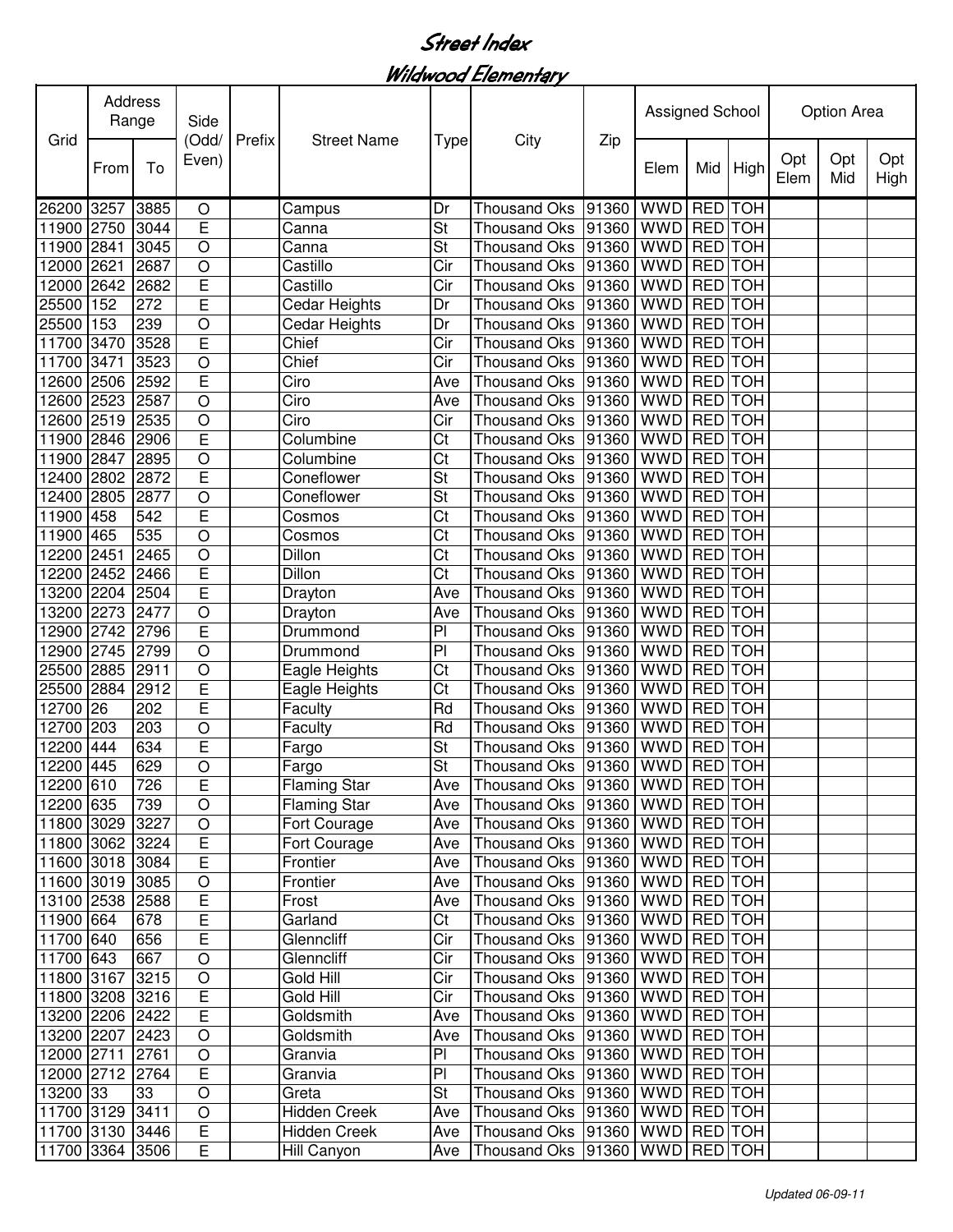Wildwood Elementary

| Grid            | <b>Address</b><br>Range |      | Side<br>(Odd/           | Prefix | <b>Street Name</b> |                        |                                             | Zip   | Assigned School |                |                | <b>Option Area</b> |            |             |
|-----------------|-------------------------|------|-------------------------|--------|--------------------|------------------------|---------------------------------------------|-------|-----------------|----------------|----------------|--------------------|------------|-------------|
|                 | From                    | To   | Even)                   |        |                    | <b>Type</b>            | City                                        |       | Elem            | Mid            | High           | Opt<br>Elem        | Opt<br>Mid | Opt<br>High |
| 11700 3365      |                         | 3509 | O                       |        | Hill Canyon        | Ave                    | <b>Thousand Oks</b>                         | 91360 | <b>WWD</b>      | RED TOH        |                |                    |            |             |
| 11900           | 2901                    | 2933 | $\circ$                 |        | Hyacinth           | Ct                     | <b>Thousand Oks</b>                         | 91360 | <b>WWD</b>      | <b>RED</b>     | <b>TOH</b>     |                    |            |             |
| 11900           | 2908                    | 2932 | $\overline{E}$          |        | Hyacinth           | Ct                     | <b>Thousand Oks</b>                         | 91360 | <b>WWD</b>      | <b>RED</b>     | <b>TOH</b>     |                    |            |             |
| 11700           | 3085                    | 3224 | Ē                       |        | Indian Mesa        | Dr                     | <b>Thousand Oks</b>                         | 91360 | <b>WWD</b>      | <b>RED</b>     | <b>TOH</b>     |                    |            |             |
| 11700           | 3086                    | 3224 | $\circ$                 |        | Indian Mesa        | Dr                     | <b>Thousand Oks</b>                         | 91360 | <b>WWD</b>      | <b>RED</b> TOH |                |                    |            |             |
| 11701           | 3288                    | 3460 | E                       |        | <b>Indian Mesa</b> | Dr                     | <b>Thousand Oks</b>                         | 91360 | <b>WWD</b>      | RED TOH        |                |                    |            |             |
| 11701           | 3373                    | 3487 | $\circ$                 |        | Indian Mesa        | Dr                     | <b>Thousand Oks</b>                         | 91360 | <b>WWD</b>      | RED TOH        |                |                    |            |             |
| 13200 2356      |                         | 2392 | E                       |        | Ingelow            | Ct                     | <b>Thousand Oks</b>                         | 91360 | <b>WWD</b>      | RED TOH        |                |                    |            |             |
| 12900 2617      |                         | 2765 | $\circ$                 |        | Keats              | Ave                    | <b>Thousand Oks</b>                         | 91360 | <b>WWD</b>      | RED TOH        |                |                    |            |             |
| 12900 2764      |                         | 2784 | E                       |        | Keats              | Ave                    | <b>Thousand Oks</b>                         | 91360 | <b>WWD</b>      | <b>RED</b>     | <b>TOH</b>     |                    |            |             |
| 25500 2802      |                         | 2914 | E                       |        | Keats              | Ave                    | <b>Thousand Oks</b>                         | 91360 | <b>WWD</b>      | <b>RED</b>     | <b>TOH</b>     |                    |            |             |
| 25500 2803      |                         | 2915 | $\circ$                 |        | Keats              | Ave                    | <b>Thousand Oks</b>                         | 91360 | <b>WWD</b>      | <b>RED</b>     | <b>TOH</b>     |                    |            |             |
| 12100 2577      |                         | 2655 | $\circ$                 |        | La Paloma          | Cir                    | <b>Thousand Oks</b>                         | 91360 | <b>WWD</b>      | RED TOH        |                |                    |            |             |
| 12100 2620      |                         | 2682 | E                       |        | La Paloma          | Cir                    | <b>Thousand Oks</b>                         | 91360 | <b>WWD</b>      | <b>RED</b> TOH |                |                    |            |             |
| 12500 251       |                         | 393  | $\overline{O}$          |        | Larcom             | St                     | <b>Thousand Oks</b>                         | 91360 | <b>WWD</b>      | <b>RED</b> TOH |                |                    |            |             |
| 12500 264       |                         | 380  | Ē                       |        | Larcom             | <b>St</b>              | <b>Thousand Oks</b>                         | 91360 | <b>WWD</b>      | <b>RED</b> TOH |                |                    |            |             |
| 12900           | 126                     | 142  | Ē                       |        | Longfellow         | Ct                     | <b>Thousand Oks</b>                         | 91360 | <b>WWD</b>      | <b>RED</b>     | <b>TOH</b>     |                    |            |             |
| 12900           | 139                     | 147  | O                       |        | Longfellow         | Ct                     | <b>Thousand Oks</b>                         | 91360 | <b>WWD</b>      | <b>RED</b>     | <b>TOH</b>     |                    |            |             |
| 12900           | 64                      | 232  | Ē                       |        | Longfellow         | St                     | <b>Thousand Oks</b>                         | 91360 | <b>WWD</b>      | <b>RED</b>     | <b>TOH</b>     |                    |            |             |
| 12900           | 73                      | 233  | $\overline{O}$          |        | Longfellow         | St                     | <b>Thousand Oks</b>                         | 91360 | <b>WWD</b>      |                | <b>RED</b> TOH |                    |            |             |
| 12700           | 3206                    | 3296 | Ē                       |        | Luther             | Ave                    | <b>Thousand Oks</b>                         | 91360 | <b>WWD</b>      | <b>RED</b>     | <b>TOH</b>     |                    |            |             |
| 12700           | 3241                    | 3277 | $\circ$                 |        | Luther             | Ave                    | <b>Thousand Oks</b>                         | 91360 | <b>WWD</b>      | <b>RED</b> TOH |                |                    |            |             |
| 11800 2901      |                         | 3199 | $\circ$                 |        | Lynn               | Rd                     | <b>Thousand Oks</b>                         | 91360 | <b>WWD</b>      | <b>RED</b> TOH |                |                    |            |             |
| 11900 2701      |                         | 2899 | $\circ$                 |        | Lynn               | Rd                     | <b>Thousand Oks</b>                         | 91360 | <b>WWD</b>      | <b>RED</b> TOH |                |                    |            |             |
| 12100 2551      |                         | 2699 | $\circ$                 |        | Lynn               | Rd                     | <b>Thousand Oks</b>                         | 91360 | <b>WWD</b>      | RED TOH        |                |                    |            |             |
| 12200 2401      |                         | 2549 | $\circ$                 |        | Lynn               | Rd                     | <b>Thousand Oks</b>                         | 91360 | <b>WWD</b>      | RED TOH        |                |                    |            |             |
| 12300 2800      |                         | 3198 | E                       |        | Lynn               | Rd                     | <b>Thousand Oks</b>                         | 91360 | <b>WWD</b>      | <b>RED</b>     | <b>TOH</b>     |                    |            |             |
| 12500 2550      |                         | 2698 | E                       |        | Lynn               | Rd                     | <b>Thousand Oks</b>                         | 91360 | <b>WWD</b>      | <b>RED</b>     | <b>TOH</b>     |                    |            |             |
| 12600 2450      |                         | 2548 | E                       |        | Lynn               | Rd                     | <b>Thousand Oks</b>                         | 91360 | <b>WWD</b>      | <b>RED</b>     | <b>TOH</b>     |                    |            |             |
| 12000 2825      |                         | 2851 | $\circ$                 |        | Majorca            | Ct                     | <b>Thousand Oks</b>                         | 91360 | <b>WWD</b>      | RED TOH        |                |                    |            |             |
| 12000 2826 2850 |                         |      | $\overline{\mathsf{E}}$ |        | Majorca            | $\overline{\text{Ct}}$ | Thousand Oks 91360 WWD RED TOH              |       |                 |                |                |                    |            |             |
| 12700 120       |                         | 120  | E                       |        | Memorial           |                        | Pkwy Thousand Oks   91360   WWD   RED   TOH |       |                 |                |                |                    |            |             |
| 12700 141       |                         | 145  | $\bigcirc$              |        | Memorial           |                        | Pkwy Thousand Oks   91360   WWD   RED   TOH |       |                 |                |                |                    |            |             |
| 12000 716       |                         | 758  | E                       | W      | Mondego            | PI                     | Thousand Oks   91360   WWD                  |       |                 |                | RED TOH        |                    |            |             |
| 12000 717       |                         | 777  | $\bigcirc$              | W      | Mondego            | PI                     | Thousand Oks 91360                          |       | <b>WWD</b>      |                | RED TOH        |                    |            |             |
| 12000 812       |                         | 842  | E                       |        | Montilla           | Cir                    | Thousand Oks 91360                          |       | <b>WWD</b>      |                | RED TOH        |                    |            |             |
| 12000 823       |                         | 841  | $\circ$                 |        | Montilla           | Cir                    | Thousand Oks 91360                          |       | <b>WWD</b>      |                | RED TOH        |                    |            |             |
| 11800 412       |                         | 522  | E                       |        | Moondance          | St                     | Thousand Oks 91360                          |       | <b>WWD</b>      | RED TOH        |                |                    |            |             |
| 11800 437       |                         | 541  | $\bigcirc$              |        | Moondance          | St                     | Thousand Oks   91360                        |       | WWD RED TOH     |                |                |                    |            |             |
| 13200 2201      |                         | 2499 | $\circ$                 |        | Moorpark           | Rd                     | Thousand Oks   91360   WWD   RED   TOH      |       |                 |                |                |                    |            |             |
| 12700 3201      |                         | 3499 | $\circ$                 |        | Mountclef          | Blvd                   | Thousand Oks 91360                          |       | WWD RED TOH     |                |                |                    |            |             |
| 25100 2901      |                         | 3199 | $\circ$                 |        | Mountclef          | Blvd                   | Thousand Oks 91360                          |       | WWD RED TOH     |                |                |                    |            |             |
| 26200 3501      |                         | 3949 | $\circ$                 |        | Mountclef          | <b>Blvd</b>            | Thousand Oks 91360                          |       | <b>WWD</b>      | RED TOH        |                |                    |            |             |
| 11901 515       |                         | 517  | $\bigcirc$              |        | Oakbury            | Ct                     | Thousand Oks 91360                          |       | <b>WWD</b>      | <b>RED</b> TOH |                |                    |            |             |
| 25500 150       |                         | 326  | E                       |        | Odebolt            | Dr                     | Thousand Oks 91360                          |       | <b>WWD</b>      | RED TOH        |                |                    |            |             |
| 25500 151       |                         | 319  | $\circ$                 |        | Odebolt            | Dr                     | Thousand Oks 91360                          |       | <b>WWD</b>      | RED TOH        |                |                    |            |             |
| 11400 3564      |                         | 3588 | E                       |        | Paseo De Invierno  |                        | Thousand Oks 91360                          |       | WWD RED TOH     |                |                |                    |            |             |
| 11400 3575      |                         | 3575 | $\circ$                 |        | Paseo De Invierno  |                        | Thousand Oks 91360                          |       | WWD RED TOH     |                |                |                    |            |             |
| 11400 3641 3679 |                         |      | $\bigcirc$              |        | Paseo De Nublado   |                        | Thousand Oks  91360   WWD   RED   TOH       |       |                 |                |                |                    |            |             |
| 11400 3652 3676 |                         |      | $\overline{E}$          |        | Paseo De Nublado   |                        | Thousand Oks  91360   WWD   RED   TOH       |       |                 |                |                |                    |            |             |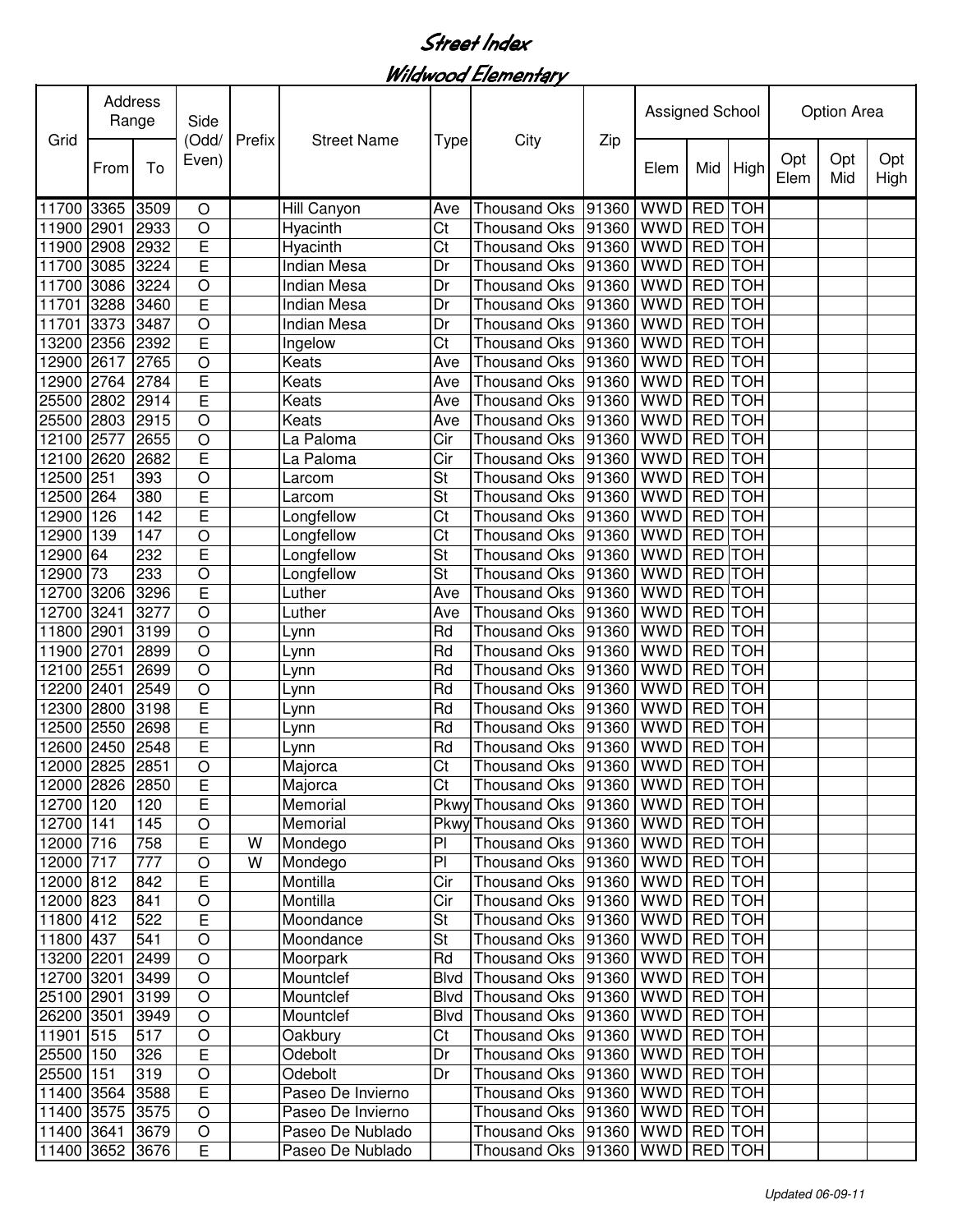Wildwood Elementary

| Grid            |      | Address<br>Range |                         | Prefix | <b>Street Name</b>   |                         |                                        | Zip       | Assigned School |                |            | Option Area |            |             |  |
|-----------------|------|------------------|-------------------------|--------|----------------------|-------------------------|----------------------------------------|-----------|-----------------|----------------|------------|-------------|------------|-------------|--|
|                 | From | To               | (Odd/<br>Even)          |        |                      | <b>Type</b>             | City                                   |           | Elem            | Mid            | High       | Opt<br>Elem | Opt<br>Mid | Opt<br>High |  |
| 11900 459       |      | 515              | O                       |        | Periwinkle           | Ct                      | <b>Thousand Oks</b>                    | 91360     | <b>WWD</b>      |                | RED TOH    |             |            |             |  |
| 11900 472       |      | 500              | E                       |        | Periwinkle           | Ct                      | <b>Thousand Oks</b>                    | 91360     | <b>WWD</b>      | <b>RED</b>     | <b>TOH</b> |             |            |             |  |
| 11900           | 432  | 516              | Ē                       |        | Phlox                | Ct                      | <b>Thousand Oks</b>                    | 91360     | <b>WWD</b>      | <b>RED</b>     | <b>TOH</b> |             |            |             |  |
| 11900           | 443  | 471              | $\circ$                 |        | Phlox                | Ct                      | <b>Thousand Oks</b>                    | 91360     | <b>WWD</b>      | <b>RED</b>     | <b>TOH</b> |             |            |             |  |
| 12700           | 3203 | 3275             | $\circ$                 |        | Pioneer              | Ave                     | <b>Thousand Oks</b>                    | 91360     | <b>WWD</b>      | <b>RED</b>     | <b>TOH</b> |             |            |             |  |
| 12700 3260      |      | 3260             | E                       |        | Pioneer              | Ave                     | <b>Thousand Oks</b>                    | 91360     | <b>WWD</b>      | <b>RED</b>     | <b>TOH</b> |             |            |             |  |
| 11900 2999      |      | 3035             | $\circ$                 |        | Poppy                | Ct                      | <b>Thousand Oks</b>                    | 91360 WWD |                 | <b>RED</b> TOH |            |             |            |             |  |
| 11900 3012      |      | 3036             | E                       |        | Poppy                | Ct                      | <b>Thousand Oks</b>                    | 91360     | <b>WWD</b>      | <b>RED</b>     | <b>TOH</b> |             |            |             |  |
| 11900           | 712  | 736              | E                       |        | Primrose             | St                      | <b>Thousand Oks</b>                    | 91360     | <b>WWD</b>      | <b>RED</b>     | <b>TOH</b> |             |            |             |  |
| 11900           | 733  | 737              | $\circ$                 |        | Primrose             | St                      | <b>Thousand Oks</b>                    | 91360     | <b>WWD</b>      | <b>RED</b>     | <b>TOH</b> |             |            |             |  |
| 11700 3305      |      | 3327             | $\circ$                 |        | <b>Rainbow Creek</b> | Cir                     | Thousand Oks                           | 91360     | <b>WWD</b>      | <b>RED</b>     | <b>TOH</b> |             |            |             |  |
| 11700 3308      |      | 3324             | E                       |        | <b>Rainbow Creek</b> | Cir                     | <b>Thousand Oks</b>                    | 91360     | <b>WWD</b>      | <b>RED</b>     | <b>TOH</b> |             |            |             |  |
| 11800 333       |      | 533              | O                       |        | Raindance            | St                      | <b>Thousand Oks</b>                    | 91360     | <b>WWD</b>      | <b>RED</b>     | <b>TOH</b> |             |            |             |  |
| 11800 342       |      | 526              | E                       |        | Raindance            | St                      | <b>Thousand Oks</b>                    | 91360 WWD |                 | RED TOH        |            |             |            |             |  |
| 11800 3061      |      | 3093             | $\overline{O}$          |        | Ranger               | Ct                      | <b>Thousand Oks</b>                    | 91360 WWD |                 | <b>RED</b> TOH |            |             |            |             |  |
| 12700 3239      |      | 3285             | $\overline{O}$          |        | Regent               | Ave                     | <b>Thousand Oks</b>                    | 91360     | <b>WWD</b>      | <b>RED</b> TOH |            |             |            |             |  |
| 12400 2664      |      | 2872             | Ē                       |        | Regina               | Ave                     | <b>Thousand Oks</b>                    | 91360     | <b>WWD</b>      | <b>RED</b> TOH |            |             |            |             |  |
| 12500           | 2659 | 2861             | $\circ$                 |        | Regina               | Ave                     | <b>Thousand Oks</b>                    | 91360     | <b>WWD</b>      | <b>RED</b> TOH |            |             |            |             |  |
| 12100 551       |      | 613              | $\circ$                 |        | Rio Grande           | Cir                     | <b>Thousand Oks</b>                    | 91360     | <b>WWD</b>      | <b>RED</b>     | <b>TOH</b> |             |            |             |  |
| 12100           | 564  | 604              | E                       |        | Rio Grande           | Cir                     | <b>Thousand Oks</b>                    | 91360     | <b>WWD</b>      | <b>RED</b>     | <b>TOH</b> |             |            |             |  |
| 12000           | 2605 | 2639             | $\overline{O}$          |        | Roca                 | Ave                     | <b>Thousand Oks</b>                    | 91360     | <b>WWD</b>      | <b>RED</b>     | <b>TOH</b> |             |            |             |  |
| 25500 2862      |      | 2960             | E                       |        | RockRidge            | PI                      | <b>Thousand Oks</b>                    | 91360     | <b>WWD</b>      | <b>RED</b>     | <b>TOH</b> |             |            |             |  |
| 25500 2905      |      | 2967             | $\circ$                 |        | RockRidge            | $\overline{P}$          | <b>Thousand Oks</b>                    | 91360     | <b>WWD</b>      | <b>RED</b>     | <b>TOH</b> |             |            |             |  |
| 11600 3025      |      | 3099             | $\circ$                 |        | Roundup              | $\overline{\text{Cir}}$ | <b>Thousand Oks</b>                    | 91360     | <b>WWD</b>      | <b>RED TOH</b> |            |             |            |             |  |
| 11600 3026      |      | 3094             | E                       |        | Roundup              | Cir                     | <b>Thousand Oks</b>                    | 91360     | <b>WWD</b>      | <b>RED</b> TOH |            |             |            |             |  |
| 11600 3055      |      | 3185             | $\circ$                 |        | Saddleback           | Ct                      | <b>Thousand Oks</b>                    | 91360     | <b>WWD</b>      | <b>RED</b>     | <b>TOH</b> |             |            |             |  |
| 11600 3058      |      | 3162             | E                       |        | Saddleback           | Ct                      | <b>Thousand Oks</b>                    | 91360     | <b>WWD</b>      | <b>RED</b>     | <b>TOH</b> |             |            |             |  |
| 12000 604       |      | 748              | E                       |        | San Andres           | Cir                     | <b>Thousand Oks</b>                    | 91360     | <b>WWD</b>      | <b>RED</b>     | <b>TOH</b> |             |            |             |  |
| 12000 659       |      | 725              | O                       |        | San Andres           | Cir                     | Thousand Oks                           | 91360     | <b>WWD</b>      | <b>RED</b>     | <b>TOH</b> |             |            |             |  |
| 12000 630       |      | 790              | E                       |        | San Doval            | PI                      | Thousand Oks  91360   WWD RED TOH      |           |                 |                |            |             |            |             |  |
| 12000 631       |      | 677              | $\overline{O}$          |        | San Doval            | PI                      | Thousand Oks 91360 WWD RED TOH         |           |                 |                |            |             |            |             |  |
| 12000 681       |      | 791              | $\circ$                 |        | San Doval            | P                       | Thousand Oks   91360   WWD   RED   TOH |           |                 |                |            |             |            |             |  |
| 12000 701       |      | 773              | $\bigcirc$              |        | San Martin           | PI                      | Thousand Oks   91360   WWD   RED   TOH |           |                 |                |            |             |            |             |  |
| 12000 702       |      | 786              | E                       |        | San Martin           | PI                      | Thousand Oks  91360   WWD   RED   TOH  |           |                 |                |            |             |            |             |  |
| 12000 2607      |      | 2709             | $\bigcirc$              |        | San Miguel           | Cir                     | Thousand Oks  91360   WWD   RED   TOH  |           |                 |                |            |             |            |             |  |
| 12000 2620      |      | 2708             | E                       |        | San Miguel           | Cir                     | Thousand Oks   91360   WWD   RED   TOH |           |                 |                |            |             |            |             |  |
| 13100 102       |      | 242              | E                       |        | Sandberg             | St                      | Thousand Oks   91360   WWD   RED   TOH |           |                 |                |            |             |            |             |  |
| 13100 135       |      | 243              | $\bigcirc$              |        | Sandberg             | St                      | Thousand Oks   91360   WWD   RED   TOH |           |                 |                |            |             |            |             |  |
| 12600 2508 2590 |      |                  | $\overline{\mathsf{E}}$ |        | Scott                | P <sub>1</sub>          | Thousand Oks  91360   WWD   RED   TOH  |           |                 |                |            |             |            |             |  |
| 12600 2509      |      | 2591             | $\bigcirc$              |        | Scott                | P <sub>1</sub>          | Thousand Oks  91360   WWD   RED   TOH  |           |                 |                |            |             |            |             |  |
| 12100 452       |      | 532              | E                       |        | Serento              | Cir                     | Thousand Oks   91360   WWD   RED   TOH |           |                 |                |            |             |            |             |  |
| 12100 453       |      | 571              | $\circ$                 |        | Serento              | Cir                     | Thousand Oks   91360   WWD   RED   TOH |           |                 |                |            |             |            |             |  |
| 25801 3019      |      | 3055             | $\circ$                 |        | Shadow Hill          | Cir                     | Thousand Oks   91360   WWD   RED   TOH |           |                 |                |            |             |            |             |  |
| 25801 3020      |      | 3056             | E                       |        | Shadow Hill          | Cir                     | Thousand Oks   91360   WWD   RED   TOH |           |                 |                |            |             |            |             |  |
| 25801 3017      |      | 3047             | $\bigcirc$              |        | Shadow Mesa          | Cir                     | Thousand Oks   91360   WWD   RED   TOH |           |                 |                |            |             |            |             |  |
| 25801 3022      |      | 3046             | E                       |        | Shadow Mesa          | Cir                     | Thousand Oks 91360 WWD RED TOH         |           |                 |                |            |             |            |             |  |
| 12200 432       |      | 656              | E                       |        | Shenandoah           | St                      | Thousand Oks   91360   WWD   RED   TOH |           |                 |                |            |             |            |             |  |
| 12200 437       |      | 675              | $\circ$                 |        | Shenandoah           | <b>St</b>               | Thousand Oks 91360 WWD RED TOH         |           |                 |                |            |             |            |             |  |
| 12500 2727 2791 |      |                  | $\circ$                 | N      | Shields              | Ct                      | Thousand Oks   91360   WWD   RED   TOH |           |                 |                |            |             |            |             |  |
| 12500 2762 2790 |      |                  | E                       | N      | Shields              | Ct                      | Thousand Oks  91360   WWD   RED   TOH  |           |                 |                |            |             |            |             |  |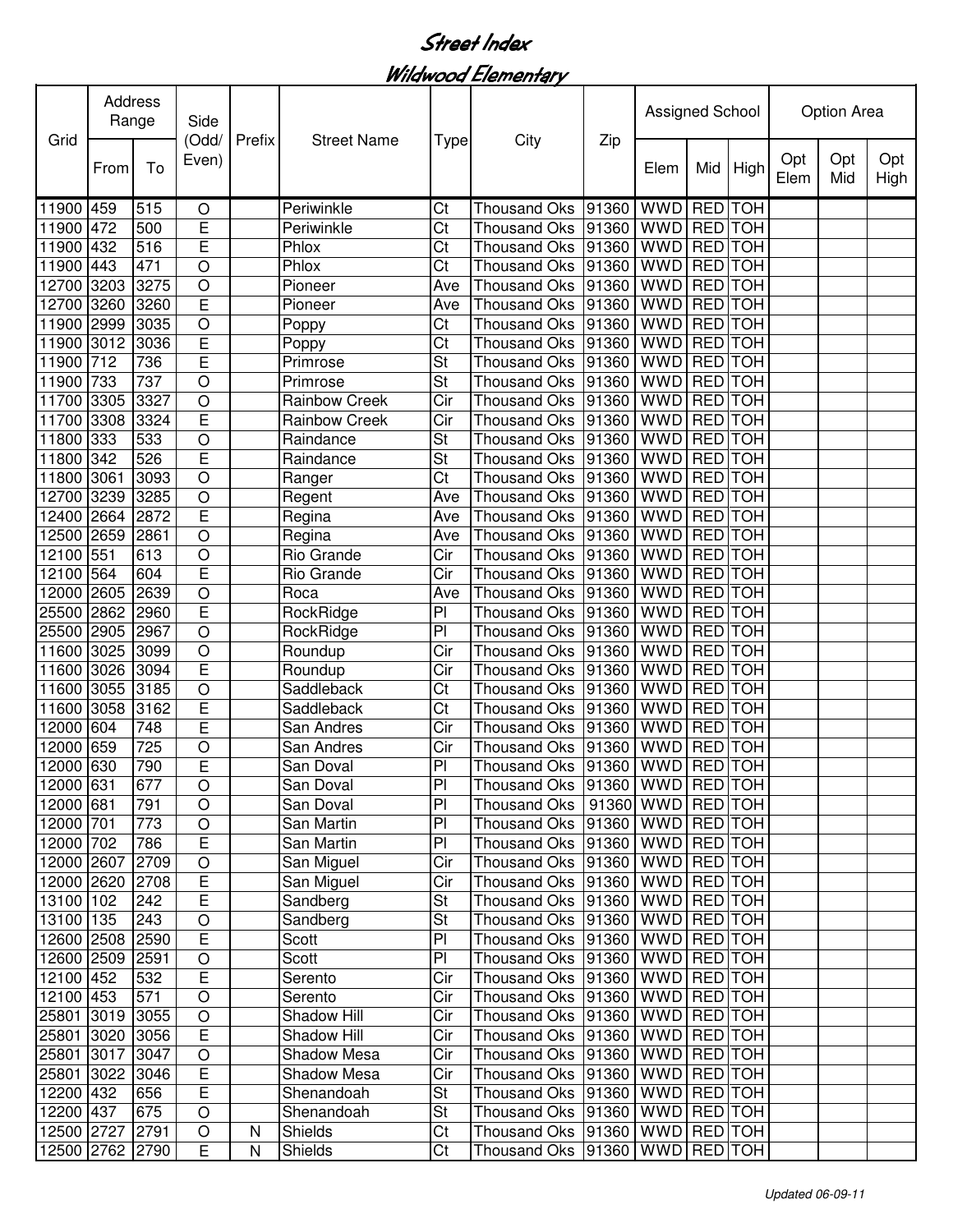Wildwood Elementary

|                 | Address<br>Range |      | Side                    |              | <b>Street Name</b>  |                          |                                        |           | Assigned School |                |            | Option Area |            |             |  |
|-----------------|------------------|------|-------------------------|--------------|---------------------|--------------------------|----------------------------------------|-----------|-----------------|----------------|------------|-------------|------------|-------------|--|
| Grid            | From             | To   | (Odd/<br>Even)          | Prefix       |                     | <b>Type</b>              | City                                   | Zip       | Elem            | Mid            | High       | Opt<br>Elem | Opt<br>Mid | Opt<br>High |  |
| 11600 752       |                  | 926  | Е                       |              | <b>Silver Cloud</b> | St                       | <b>Thousand Oks</b>                    | 91360     | <b>WWD</b>      | RED TOH        |            |             |            |             |  |
| 11600 2965      |                  | 2995 | $\bigcirc$              |              | <b>Silver Cloud</b> | St                       | <b>Thousand Oks</b>                    | 91360     | <b>WWD</b>      | <b>RED</b>     | <b>TOH</b> |             |            |             |  |
| 11701           | 3284             | 3328 | E                       |              | Silver Spur         | Ct                       | <b>Thousand Oks</b>                    | 91360     | <b>WWD</b>      | <b>RED</b>     | <b>TOH</b> |             |            |             |  |
| 11701           | 3299             | 3329 | $\circ$                 |              | Silver Spur         | Ct                       | <b>Thousand Oks</b>                    | 91360     | <b>WWD</b>      | <b>RED</b>     | <b>TOH</b> |             |            |             |  |
| 12500           | 405              | 405  | $\circ$                 |              | <b>Sirius</b>       | St                       | <b>Thousand Oks</b>                    | 91360     | <b>WWD</b>      | <b>RED</b>     | <b>TOH</b> |             |            |             |  |
| 12500 2055      |                  | 2275 | $\circ$                 |              | <b>Sirius</b>       | St                       | <b>Thousand Oks</b>                    | 91360     | <b>WWD</b>      | <b>RED</b> TOH |            |             |            |             |  |
| 12500 2122      |                  | 2274 | E                       |              | <b>Sirius</b>       | St                       | <b>Thousand Oks</b>                    | 91360 WWD |                 | <b>RED</b> TOH |            |             |            |             |  |
| 12900 2306      |                  | 2590 | E                       |              | <b>Sirius</b>       | St                       | <b>Thousand Oks</b>                    | 91360     | <b>WWD</b>      | <b>RED</b>     | <b>TOH</b> |             |            |             |  |
| 12900 2307      |                  | 2591 | $\circ$                 |              | <b>Sirius</b>       | St                       | Thousand Oks                           | 91360     | <b>WWD</b>      | <b>RED</b>     | <b>TOH</b> |             |            |             |  |
| 11800 3199      |                  | 3199 | $\circ$                 |              | Starfire            | Ave                      | <b>Thousand Oks</b>                    | 91360     | <b>WWD</b>      | <b>RED</b>     | <b>TOH</b> |             |            |             |  |
| 11800 3200      |                  | 3208 | E                       |              | <b>Starfire</b>     | Ave                      | <b>Thousand Oks</b>                    | 91360     | <b>WWD</b>      | <b>RED</b>     | <b>TOH</b> |             |            |             |  |
| 11700 3298      |                  | 3548 | E                       |              | <b>Storm Cloud</b>  | <b>St</b>                | <b>Thousand Oks</b>                    | 91360     | <b>WWD</b>      | <b>RED</b>     | <b>TOH</b> |             |            |             |  |
| 11700 3300      |                  | 3547 | $\circ$                 |              | <b>Storm Cloud</b>  | St                       | <b>Thousand Oks</b>                    | 91360     | <b>WWD</b>      | <b>RED</b>     | <b>TOH</b> |             |            |             |  |
| 11800 355       |                  | 523  | $\circ$                 |              | Sundance            | St                       | <b>Thousand Oks</b>                    | 91360 WWD |                 | <b>RED</b> TOH |            |             |            |             |  |
| 11800 356       |                  | 552  | Ē                       |              | Sundance            | $\overline{\mathsf{St}}$ | <b>Thousand Oks</b>                    | 91360 WWD |                 | <b>RED</b> TOH |            |             |            |             |  |
| 11900 2904      |                  | 3096 | Ē                       |              | Sunflower           | <b>St</b>                | <b>Thousand Oks</b>                    | 91360     | <b>WWD</b>      | <b>RED</b> TOH |            |             |            |             |  |
| 11900 2905      |                  | 3073 | $\overline{O}$          |              | Sunflower           | <b>St</b>                | <b>Thousand Oks</b>                    | 91360     | <b>WWD</b>      | <b>RED</b>     | <b>TOH</b> |             |            |             |  |
| 12400 424       |                  | 448  | Ē                       |              | Syringa             | St                       | <b>Thousand Oks</b>                    | 91360     | <b>WWD</b>      | <b>RED</b> TOH |            |             |            |             |  |
| 12500           | 2536             | 2746 | Ē                       |              | Tennyson            | St                       | <b>Thousand Oks</b>                    | 91360     | <b>WWD</b>      | <b>RED</b>     | <b>TOH</b> |             |            |             |  |
| 12500           | 2567             | 2745 | $\overline{O}$          |              | Tennyson            | St                       | Thousand Oks                           | 91360     | <b>WWD</b>      | <b>RED</b>     | <b>TOH</b> |             |            |             |  |
| 12600           | 239              | 297  | $\circ$                 |              | Tennyson            | Ct                       | <b>Thousand Oks</b>                    | 91360     | <b>WWD</b>      | <b>RED</b>     | <b>TOH</b> |             |            |             |  |
| 12600 239       |                  | 297  | $\circ$                 |              | Tennyson            | St                       | <b>Thousand Oks</b>                    | 91360     | <b>WWD</b>      | <b>RED</b>     | <b>TOH</b> |             |            |             |  |
| 13100 138       |                  | 232  | Ē                       |              | Tennyson            | St                       | <b>Thousand Oks</b>                    | 91360     | <b>WWD</b>      | <b>RED</b>     | <b>TOH</b> |             |            |             |  |
| 13100 139       |                  | 233  | $\circ$                 |              | Tennyson            | St                       | <b>Thousand Oks</b>                    | 91360     | <b>WWD</b>      | <b>RED TOH</b> |            |             |            |             |  |
| 12300 382       |                  | 494  | E                       |              | Thunderhead         | <b>St</b>                | <b>Thousand Oks</b>                    | 91360     | <b>WWD</b>      | <b>RED</b> TOH |            |             |            |             |  |
| 12300 397       |                  | 499  | $\circ$                 |              | Thunderhead         | St                       | <b>Thousand Oks</b>                    | 91360     | <b>WWD</b>      | <b>RED</b>     | <b>TOH</b> |             |            |             |  |
| 11901           | 500              | 568  | E                       |              | Timberwood          | Ave                      | <b>Thousand Oks</b>                    | 91360     | <b>WWD</b>      | <b>RED</b>     | <b>TOH</b> |             |            |             |  |
| 11901           | 511              | 569  | $\circ$                 |              | Timberwood          | Ave                      | <b>Thousand Oks</b>                    | 91360     | <b>WWD</b>      | <b>RED</b>     | <b>TOH</b> |             |            |             |  |
| 12400 2815      |                  | 2863 | $\circ$                 |              | Trillium            | St                       | Thousand Oks                           | 91360     | <b>WWD</b>      | <b>RED</b>     | <b>TOH</b> |             |            |             |  |
| 12400 2838      |                  | 2862 | E                       |              | Trillium            | St                       | Thousand Oks  91360   WWD   RED   TOH  |           |                 |                |            |             |            |             |  |
| 12000 2650 2680 |                  |      | $\overline{\mathsf{E}}$ |              | Valencia            | $\overline{\text{Cir}}$  | Thousand Oks 91360 WWD RED TOH         |           |                 |                |            |             |            |             |  |
| 12000 2657 2669 |                  |      | $\circ$                 |              | Valencia            | Cir                      | Thousand Oks   91360   WWD   RED   TOH |           |                 |                |            |             |            |             |  |
| 12000 605       |                  | 2875 | $\circ$                 |              | Velarde             | Dr                       | Thousand Oks   91360   WWD   RED   TOH |           |                 |                |            |             |            |             |  |
| 12000 620       |                  | 2860 | E                       |              | Velarde             | Dr                       | Thousand Oks  91360   WWD   RED   TOH  |           |                 |                |            |             |            |             |  |
| 11400 3625      |                  | 3675 | $\circ$                 |              | Via De Costa        |                          | Thousand Oks  91360   WWD   RED   TOH  |           |                 |                |            |             |            |             |  |
| 11400 3656      |                  | 3680 | E                       |              | Via De Costa        |                          | Thousand Oks  91360   WWD   RED   TOH  |           |                 |                |            |             |            |             |  |
| 11400 3567      |                  | 3579 | $\circ$                 |              | Via La Primavera    |                          | Thousand Oks   91360   WWD   RED   TOH |           |                 |                |            |             |            |             |  |
| 11400 3578      |                  | 3578 | E                       |              | Via La Primavera    |                          | Thousand Oks  91360   WWD   RED   TOH  |           |                 |                |            |             |            |             |  |
| 12700 270       |                  | 298  | E                       |              | Virgo               | Ct                       | Thousand Oks   91360   WWD   RED   TOH |           |                 |                |            |             |            |             |  |
| 12700 273       |                  | 285  | $\circ$                 |              | Virgo               | $\overline{\text{C}t}$   | Thousand Oks   91360   WWD   RED   TOH |           |                 |                |            |             |            |             |  |
| 11600 2991      |                  | 3049 | $\circ$                 | ${\sf N}$    | Westridge           | Cir                      | Thousand Oks   91360   WWD   RED   TOH |           |                 |                |            |             |            |             |  |
| 11600 2992      |                  | 3042 | E                       | $\mathsf{N}$ | Westridge           | Cir                      | Thousand Oks   91360   WWD   RED   TOH |           |                 |                |            |             |            |             |  |
| 11600 3069      |                  | 3227 | $\circ$                 |              | Wild Horse          | Ct                       | Thousand Oks   91360   WWD   RED   TOH |           |                 |                |            |             |            |             |  |
| 11600 3070      |                  | 3224 | E                       |              | Wild Horse          | Ct                       | Thousand Oks   91360   WWD   RED   TOH |           |                 |                |            |             |            |             |  |
| 11700 675       |                  | 723  | $\circ$                 |              | Wildcreek           | Cir                      | Thousand Oks   91360   WWD   RED   TOH |           |                 |                |            |             |            |             |  |
| 11700 680       |                  | 720  | E                       |              | Wildcreek           | Cir                      | Thousand Oks 91360 WWD RED TOH         |           |                 |                |            |             |            |             |  |
| 11400 748       |                  | 1138 | E                       |              | Wildwood            | Ave                      | Thousand Oks   91360   WWD   RED   TOH |           |                 |                |            |             |            |             |  |
| 11400 751       |                  | 1141 | $\circ$                 |              | Wildwood            | Ave                      | Thousand Oks   91360   WWD   RED   TOH |           |                 |                |            |             |            |             |  |
| 11400 3300      |                  | 3498 | E                       |              | Wildwood            | Ave                      | Thousand Oks   91360   WWD   RED   TOH |           |                 |                |            |             |            |             |  |
| 11700 3201      |                  | 3499 | $\bigcirc$              |              | Wildwood            | Ave                      | Thousand Oks  91360   WWD   RED   TOH  |           |                 |                |            |             |            |             |  |